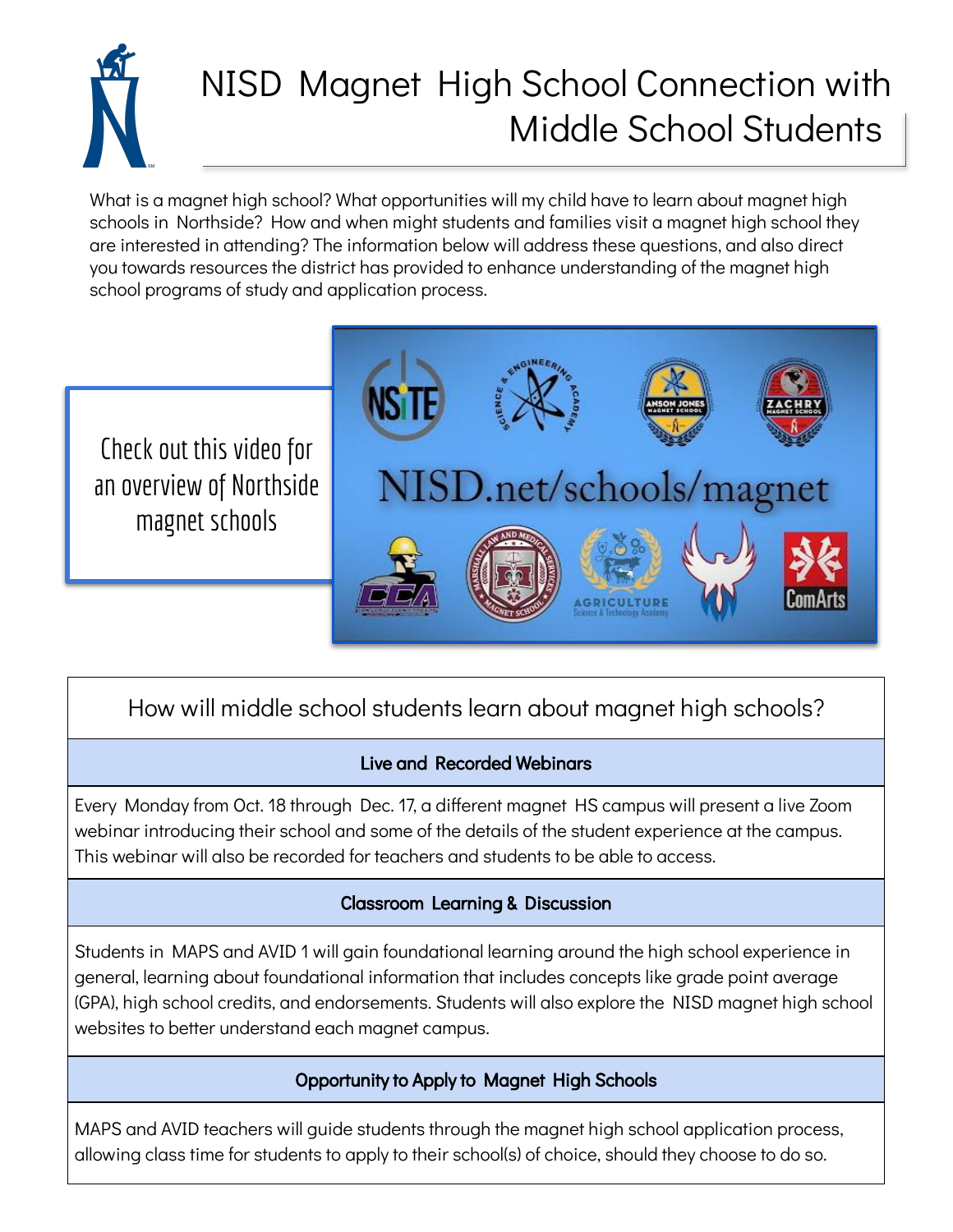| Schedule of Important Dates for NISD Magnet Schools                                                                                                                                                                                                                                                            |                                                                                                |  |
|----------------------------------------------------------------------------------------------------------------------------------------------------------------------------------------------------------------------------------------------------------------------------------------------------------------|------------------------------------------------------------------------------------------------|--|
| <b>NISD Magnet Fairs</b>                                                                                                                                                                                                                                                                                       |                                                                                                |  |
| NISD offers two magnet fairs in which all magnet high schools are in attendance to connect with and share<br>information. These fairs are open to students and their families to attend.                                                                                                                       |                                                                                                |  |
| DATE & TIME                                                                                                                                                                                                                                                                                                    | <b>LOCATION</b><br>(click on the building name to see its location in Google Maps)             |  |
| Monday, December 6, 6:30 - 8:30pm                                                                                                                                                                                                                                                                              | <b>NISD Sports Gym</b>                                                                         |  |
| Monday, December 13, 6:30 - 8:30pm                                                                                                                                                                                                                                                                             | <b>Paul Taylor Field House &amp; NAC</b>                                                       |  |
| NISD Magnet HS Open Houses                                                                                                                                                                                                                                                                                     |                                                                                                |  |
| Open house nights take place at the magnet high school campus. Students and their families are invited to walk<br>the halls of the school and interact with campus staff and administration to get a better understanding of the<br>specific magnet campus experience. Each open house event begins at 6:30pm. |                                                                                                |  |
| DATE & TIME                                                                                                                                                                                                                                                                                                    | LOCATION(S)<br>(click the school name to see its location in Google Maps)                      |  |
| Thursday, December 2, 6:30pm start time                                                                                                                                                                                                                                                                        | CAST Teach (virtual webinar)                                                                   |  |
| Tuesday, December 7, 6:30 - 8:30pm                                                                                                                                                                                                                                                                             | <b>CAST Teach</b>                                                                              |  |
| Wednesday, December 8, 6:30 - 8:30pm                                                                                                                                                                                                                                                                           | <b>Communication Arts</b><br><b>Health Careers</b><br>Marshall Law & Medical Services (LMS)    |  |
| Thursday, December 9, 6:30 - 8:30pm                                                                                                                                                                                                                                                                            | Jay Science & Engineering Academy (SEA)<br><b>Construction Careers Academy (CCA)</b>           |  |
| Wednesday, December 15, 6:30 - 8:30pm                                                                                                                                                                                                                                                                          | Agriculture Science & Technology Academy (ASTA)<br>Marshall Law & Medical Services (LMS)       |  |
| Tuesday, January 4, 6:30 - 8:30pm                                                                                                                                                                                                                                                                              | <b>Health Careers</b>                                                                          |  |
| Wednesday, January 5, 6:30 - 8:30pm                                                                                                                                                                                                                                                                            | Agriculture Science & Technology Academy (ASTA)<br><b>Construction Careers Academy (CCA)</b>   |  |
| Thursday, January 6, 6:30 - 8:30pm                                                                                                                                                                                                                                                                             | <b>CAST Teach</b><br>Northside School of Innovation, Technology, & Entrepreneurship<br>(NSITE) |  |
| Monday, January 10, 6:30 - 8:30pm                                                                                                                                                                                                                                                                              | <b>Health Careers</b>                                                                          |  |
| Tuesday, January 11, 6:30 - 8:30pm                                                                                                                                                                                                                                                                             | <b>Communication Arts</b><br>Jay Science & Engineering Academy (SEA)                           |  |
| Wednesday, January 12, 6:30pm start time                                                                                                                                                                                                                                                                       | CAST Teach (virtual webinar)<br>Marshall Law & Medical Services (LMS)                          |  |